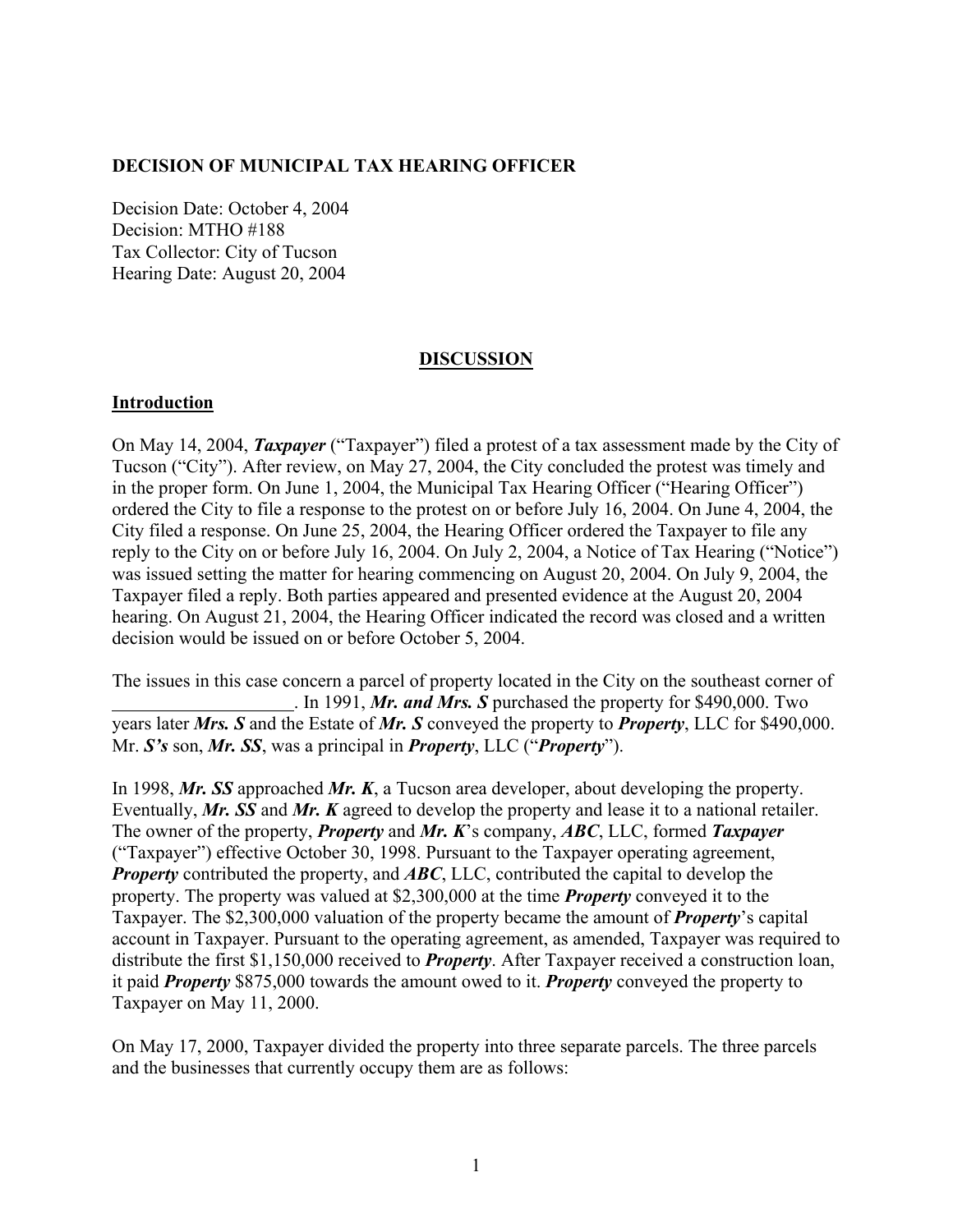| Parcel   | Parcel Tax ID# | <b>Street Address</b> | Tenant Name     | Parcel Size            |
|----------|----------------|-----------------------|-----------------|------------------------|
| Parcel A | 123456A        |                       | <b>Tenant A</b> | 78,998 ft <sup>2</sup> |
| Parcel B | 123456B        |                       | <b>Tenant B</b> | 35,165 ft <sup>2</sup> |
| Parcel C | 123456C        |                       | vacant          | 45,970 ft <sup>2</sup> |

Taxpayer demolished the existing buildings, leveled the site, and then constructed a building and parking on Parcel B to lease to *Tenant B* and constructed another building and parking lot on Parcel A to lease to *Tenant A*. Parcel C is unimproved. Demolition began on May 17, 2000. Construction of the buildings, except for the tenants' interior improvements, was completed on or about December 7, 2000. The interior finishes were completed on January 15, 2001. The City issued a certificate of occupancy for Parcel A on February 26, 2001 and a certificate of occupancy for Parcel B on February 22, 2001.

Taxpayer leased Parcel A to *Tenant A*, Inc. and Parcel B to *Tenant B*. The leases had an initial term of 20 years, with the right to renew for three 5-year terms.

Taxpayer applied for a business privilege license from the City on April 20, 2001 to engage in the business of commercial leasing. The City issued it a business privilege license (#*XXXXXXX*). As a business engaged in commercial leasing, Taxpayer was subject to the twopercent business privilege tax levied on the rental income earned each month. The net amount of income received was \$49,222.92 per month, and the tax due on that amount of \$984.46. Taxpayer paid the City business privilege tax on May 24, 2001 in the amount of \$984.46, and each month thereafter until January 27, 2003.

Taxpayer sold Parcel A to *Buyer A* on December 10, 2002 for \$3,550,000 and sold Parcel B to *Buyer B* on December 9, 2002 for \$1,285,000.

Subsequently, the City assessed the Taxpayer as a speculative builder with taxes due in the amount of \$21,460.30, penalties due in the amount of \$8,938.51, and interest due up through March 31, 2004 in the amount of \$4,246.62.

## **City Position**

The City asserted the Taxpayer meets the "speculative builder" definition of City Code Section 19-100 ("Section 100"). The "speculative builder" definition includes an owner-builder who sells improved real property "Before the expiration of twenty-four (24) months after the improvements of the real property sold are substantially complete." According to the City, the certificates of occupancy were issued in February 2001 and the sales occurred in December 2002. As a result, the City argued the sales were taxable as speculative business sales pursuant to City Code Section 19-416 ("Section 416"). The City did allow a land deduction based on the original purchase price of \$490,000. Based on the above, the City requested its assessment to be upheld.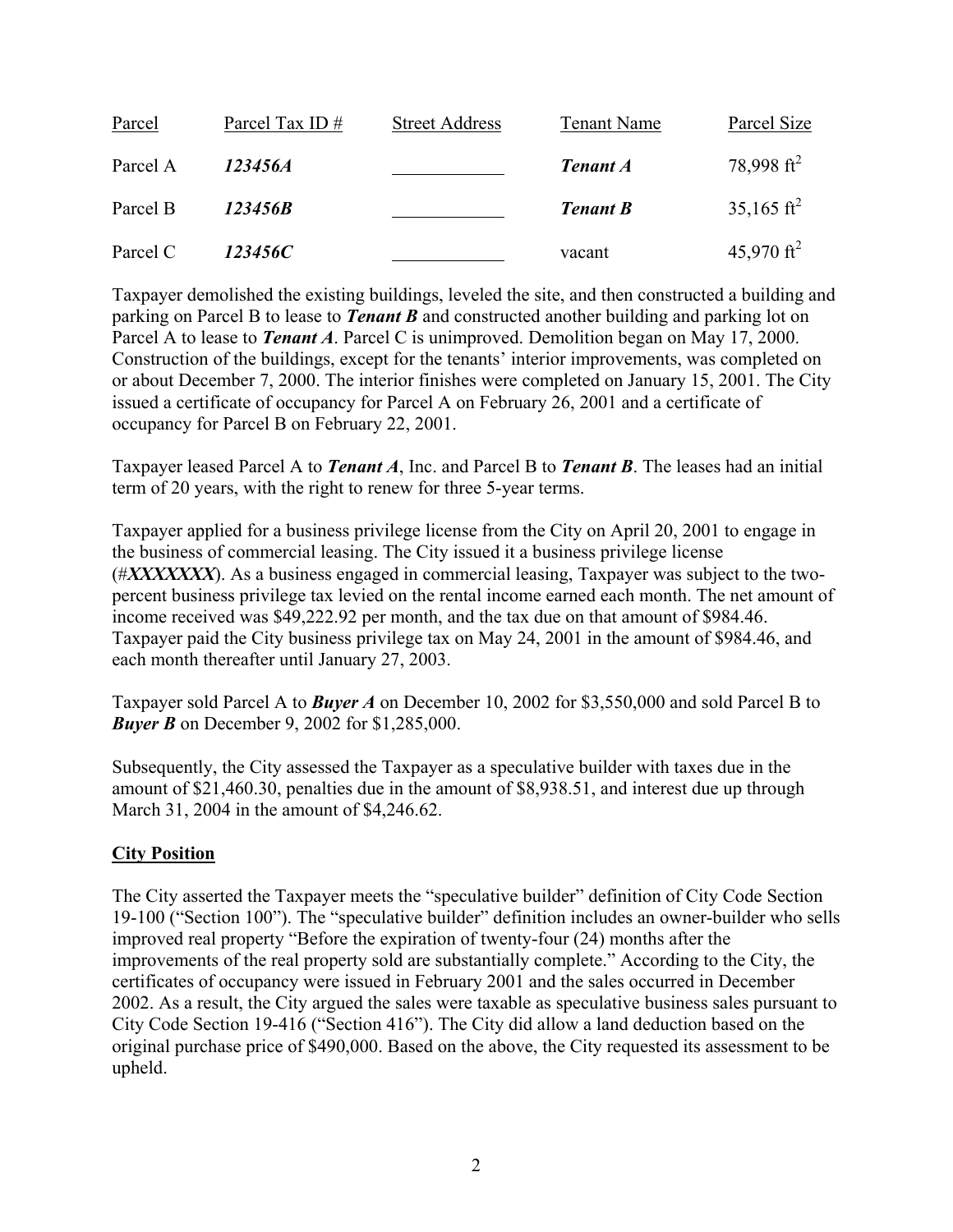## **Taxpayer Position**

The Taxpayer argued they did not sell the property within 24 months of substantial completion and as a result the Taxpayer was not a speculative builder. The Taxpayer indicated the term "substantial complete" is defined in City Code Section 19-100 ("Section 100") as follows:

"(1) ha[ving] passed final inspection or its equivalent; or (2) [having] certificate of occupancy or its equivalent … issued; or (3) is ready for immediate occupancy or use."

The Taxpayer acknowledged that a certificate of occupancy was issued on February 26, 2001 and February 22, 2001 for Parcels A and B, respectively. The Taxpayer argued that the property was ready for "use" on December 7, 2000 when construction of the building was complete other than the lessees' interior finishes. The Taxpayer noted that the December 7, 2000 date would be more than 24 months before the sale and thus there would be no speculative builder sale. The Taxpayer argued that tax statutes are to be construed in favor of the taxpayer and since date of "use" is more favorable under Section 100 to the Taxpayer that is the date that must be used.

The Taxpayer argued that by the City imposing the speculative builder tax on the Taxpayer at the same time the Taxpayer was in the business of commercial leasing constitutes double taxation. According to the Taxpayer, double taxation occurs when the same property or person is taxed twice for the same purpose for the same tax period by the same taxing authority. The Taxpayer asserted that in order to avoid the presumption against double taxation, the commercial lease classification and the speculative builder classification should be construed so they are mutually exclusive. The Taxpayer argued that the only way to reconcile the speculative builder classification with the commercial lease classification is to find that owners that construct a new building to fulfill a lease agreement are not speculative builders. The taxpayer further argued that since the Taxpayer was in the business of commercial leasing, the sale of the two parcels in December of 2002 was a "casual" sale and thus not taxable. Section 100 defines "casual sale" as follows:

"a transaction of an isolated nature made by a person who neither represents himself to be nor is engaged in a business subject to a tax imposed by this article. However, no sale, rental, license for use, or lease transaction concerning real property nor any activity entered into by a business taxable by this article shall be treated, or be exempt, as casual. This definition shall include sales of used capital assets, provided that the volume and frequency of such sales do not indicate that the seller regularly engages in selling such property."

According to the Taxpayer, the sales were "transactions of an isolated nature made by a person who neither represents himself to be nor is engaged in the business of being a speculative builder." As a result, the Taxpayer argued the sales were "casual sales" and not subject to the speculative builder tax.

Even if the Hearing Officer should find the Taxpayer was a speculative builder, the Taxpayer argued the tax assessed was excessive because the City failed to subtract the proper land cost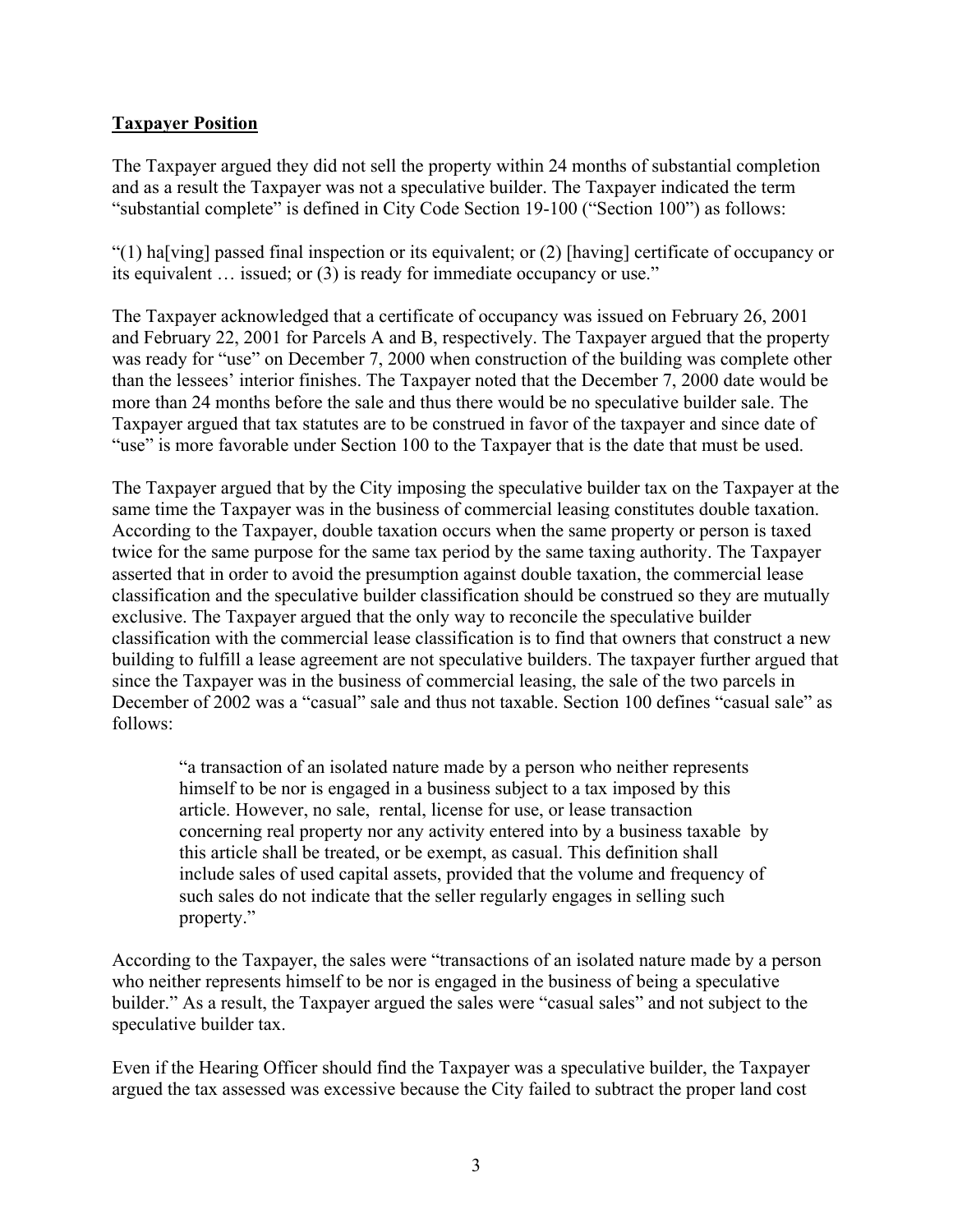from the sales price. The Taxpayer asserts it was the seller of the two properties. As a result, the Taxpayer argued the "original purchase price of the land" is the \$2,300,000 cost that Taxpayer incurred in obtaining the property from *Property* on May 11, 2000. According to the Taxpayer, the City erroneously used *Property* as the seller and the original purchase price of the land of \$490,000 that occurred in 1993. The Taxpayer argued that if the land did not really belong to the Taxpayer, the Taxpayer could not be an "owner builder" and therefore cannot be a "speculative builder".

According to the Taxpayer, City Code Section 19-578 (a) allows a taxpayer who is a prevailing party to be reimbursed for its costs and attorney's fees incurred in the administration proceeding. The Taxpayer argued that if the Hearing Officer should find in favor of the Taxpayer on either issue, the Taxpayer would be a prevailing party and would be entitled to attorney's fees.

## **ANALYSIS**

The Taxpayer entered into agreements with both *Tenant B* and *Tenant A* to construct shell buildings with tenant improvements. It is clear that the construction on neither Parcel A or Parcel B was substantially complete on December 7, 2000 as argued by the Taxpayer. There wasn't even electricity or water available until February of 2001. As a result, we find the City's use of the certificate of occupancy dates to be a reasonable estimation of the dates for substantial completion. Based on those dates, Parcels A and B were both sold within 24 months of the improvements of the real property being substantially complete. Accordingly, the sales would be taxable as speculative builder sales. We must disagree with the Taxpayer's argument that being in the business of commercial leasing and paying transaction privilege tax on the leasing income would result in the speculative builder tax being double taxation. The commercial leasing tax was for the activity from May 24, 2001 until the properties were sold. The speculative builder tax was assessed for the activity that occurred on the date of the sale. The period of assessment was different and there were two different taxable activities and no double taxation.

We must also conclude that the sales of Parcels A and B were not "casual sales" pursuant to Section 100. That definition specifies that no sale concerning real property shall be treated as casual.

We concur with the Taxpayer that the City utilized the wrong "original purchase price of the land" for this Taxpayer. *Property* conveyed the property to the Taxpayer on May 11, 2000. That would be the date to ascertain the "original purchase price of the land" and the value at that time as a result of a negotiated price by two equal parties was \$2,300,000. As a result, the speculative builder tax will need to be recalculated using \$2,300,000 for the price of land and not \$490,000. Since the purchase price of \$2,300,000 was for the two parcels sold as well as a third parcel, the total cost must be allocated to all three parcels. Further, we find the City's method of utilizing the square footage to allocate the cost to each parcel to be reasonable. While the Taxpayer provided testimony that some of the parcels may have been more valuable, there was no supporting study or appraisal provided. Accordingly, we will approve the City's methodology and allocate \$1,134,653 of original land cost to Parcel A and \$505,077 of original land cost to Parcel B. The remaining cost would be allocated to the unsold Parcel C.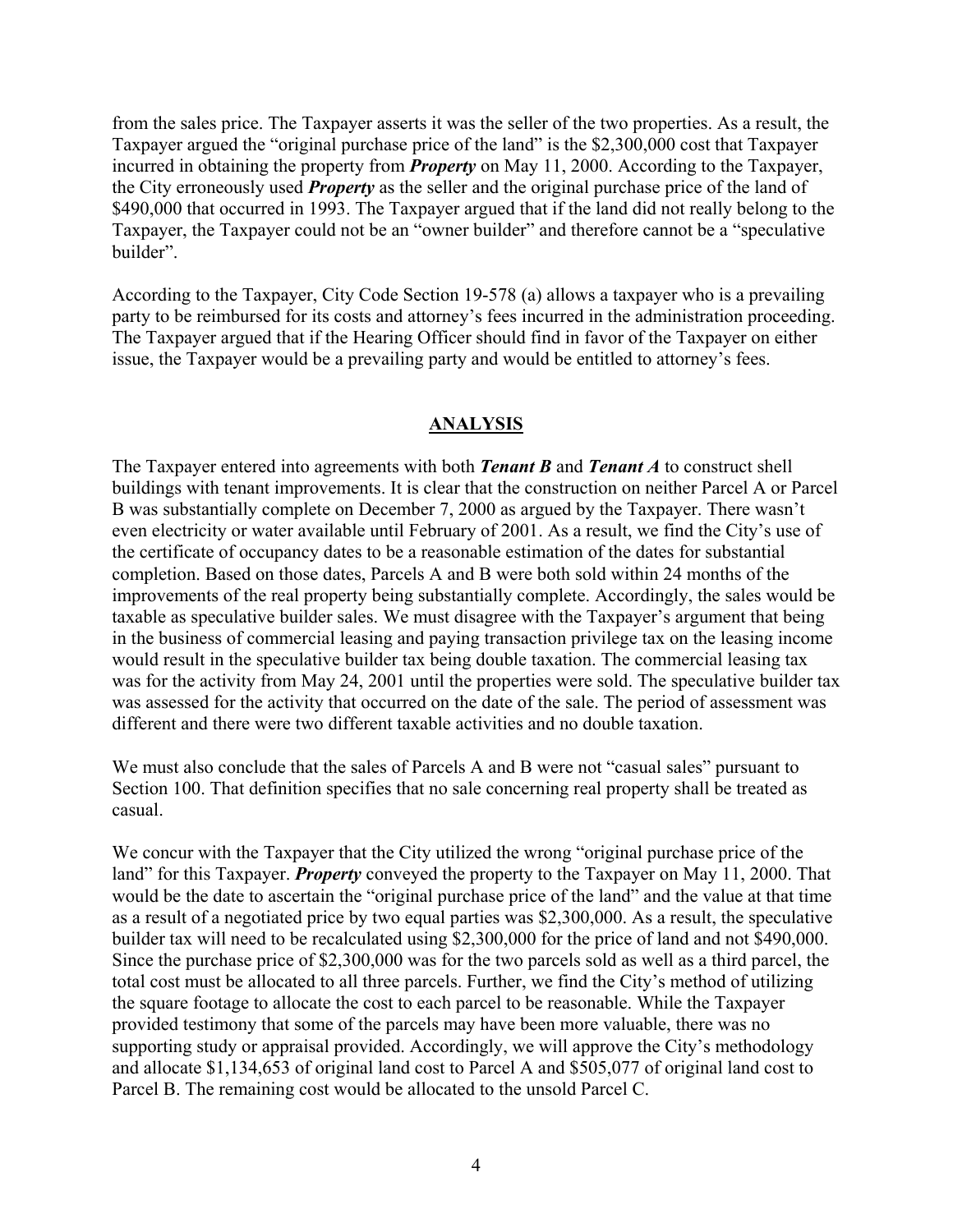While the Taxpayer has argued for costs and attorney fees pursuant to Section 578 (a), we find that request should be made to the City's Taxpayer Problem Resolution Officer. We do find, however, that the City has prevailed on the most significant issue in this case regarding whether or not there was a speculative builder sale.

## **FINDINGS OF FACT**

- 1. On May 14, 2004, the Taxpayer filed a protest of a tax assessment made by the City.
- 2. After review, on May 27, 2004, the City concluded that the protest was timely and in proper form.
- 3. On June 1, 2004, the Hearing Officer ordered the City to file a response to the protest on or before July 16, 2004.
- 4. On June 4, 2004, the City filed a response.
- 5. On June 25, 2004, the Hearing Officer ordered the Taxpayer to file a reply to the City on or before July 16, 2004.
- 6. On July 2, 2004, a Notice was issued setting the matter for hearing commencing on August 20, 2004.
- 7. On July 9, 2004, the Taxpayer filed a reply.
- 8. Both parties appeared and presented evidence at the August 20, 2004 hearing.
- 9. On August 21, 2004, the Hearing Officer indicated the record was closed and a written decision would be issued on or before October 5, 2004.
- 10. In 1991, *Mr. and Mrs. S* purchased a parcel of property located in the City on the southeast corner of for \$490,000.
- 11. In 1993, the parcel was conveyed to *Property* for \$490,000.
- 12. *Mr. S*'s son, *Mr. SS* was a principal in *Property*.
- 13. In 1998, *Mr. SS* approached *Mr. K*, a Tucson area developer, about developing the property.
- 14. *Property* and *Mr. K*'s company, *ABC* LLC formed Taxpayer.
- 15. Pursuant to the Taxpayer operating agreement, *Property* contributed the property, and *ABC*, LLC contributed the capital to develop the property.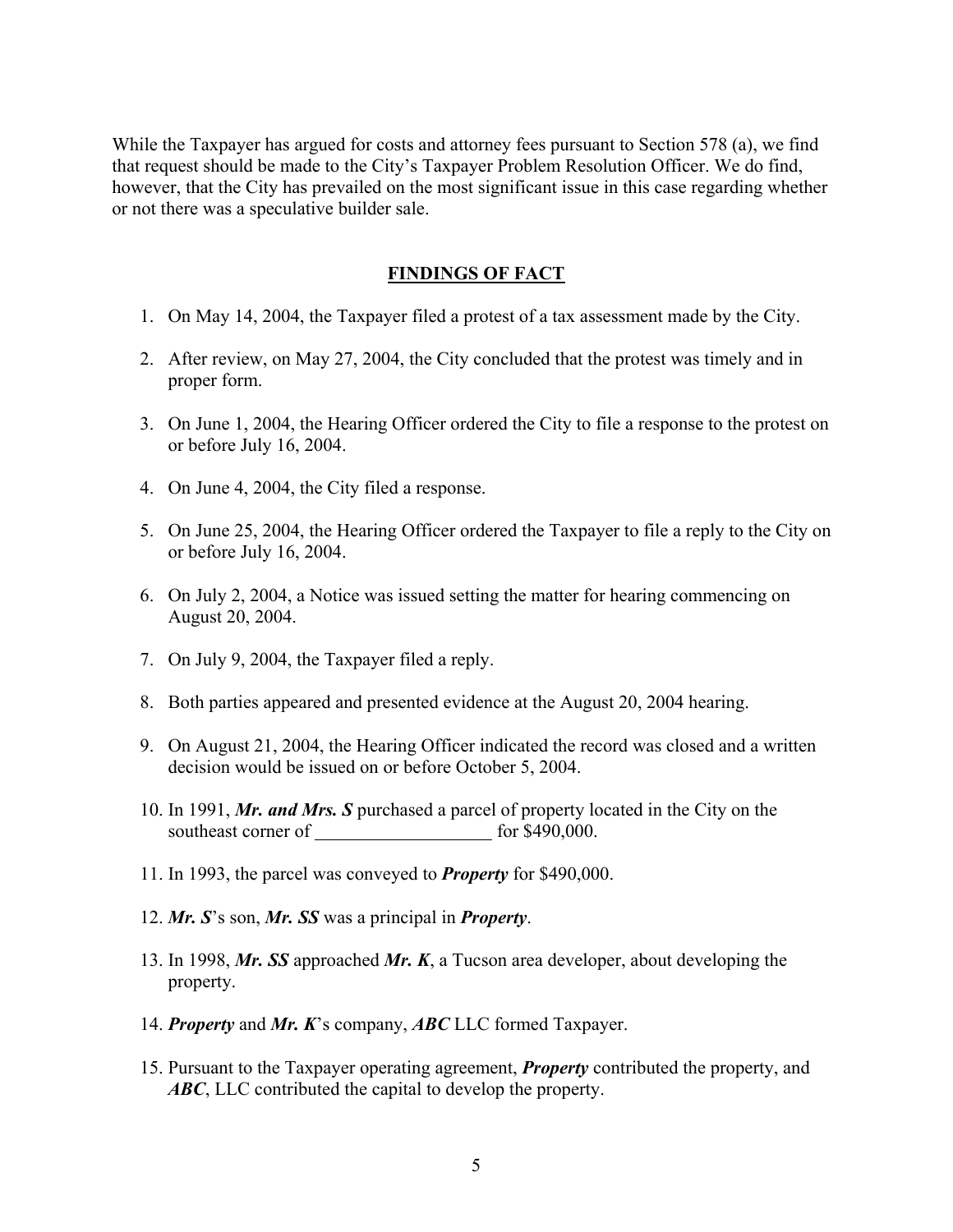- 16. The property was valued at \$2,300,000 at the time *Property* conveyed it to the Taxpayer
- 17. The \$2,300,000 valuation of the property became the amount of *Property*'s capital account in Taxpayer.
- 18. *Property* conveyed the property to Taxpayer on May 11, 2000.
- 19. On May 17, 2000, Taxpayer divided the property into three separate parcels: Parcel A, 78,998 sq. ft.; Parcel B, 35,165 sq. ft.; and, Parcel C, 45,970 sq. ft.
- 20. The Taxpayer constructed a building and parking on Parcel A and leased to *Tenant A*.
- 21. The Taxpayer constructed a building and parking on Parcel B and leased to *Tenant B*.
- 22. Constructions of the buildings, except for the tenants' interior improvements were completed on or about December 7, 2000.
- 23. There was no electricity or water available to Parcels A and B until February 2001.
- 24. The City issued a certificate of occupancy for Parcel A on February 26, 2001 and a certificate of occupancy for Parcel B on February 22, 2001.
- 25. Taxpayer leased Parcel A to *Tenant A*, and Parcel B to *Tenant B* for terms of 20 years, with the right to renew for three 5-year terms.
- 26. Taxpayer applied for a City privilege license to engage in the business of commercial leasing.
- 27. Commencing on May 24, 2001, the Taxpayer paid the City a monthly privilege tax on commercial leasing until January 27, 2003.
- 28. Taxpayer sold Parcel A to *Buyer A* on December10, 2002 for \$3,550,000 and sold Parcel B to *Buyer B* on December 9, 2002 for \$1,285,000.
- 29. The City assessed the Taxpayer as a speculative builder for the sale of Parcels A and B with taxes due in the amount of \$21,460.30, penalties due in the amount of \$8,938.51, and interest due up through March 31, 2004 in the amount of \$4,246.62.
- 30. The Taxpayer entered into lease agreements with *Tenant A* and *Tenant B* that required the Taxpayer to construct shell building plus tenant improvements.
- 31. The *Tenant B* and *Tenant A* buildings had electricity available on February 1, 2001 and February 14, 2001, respectively.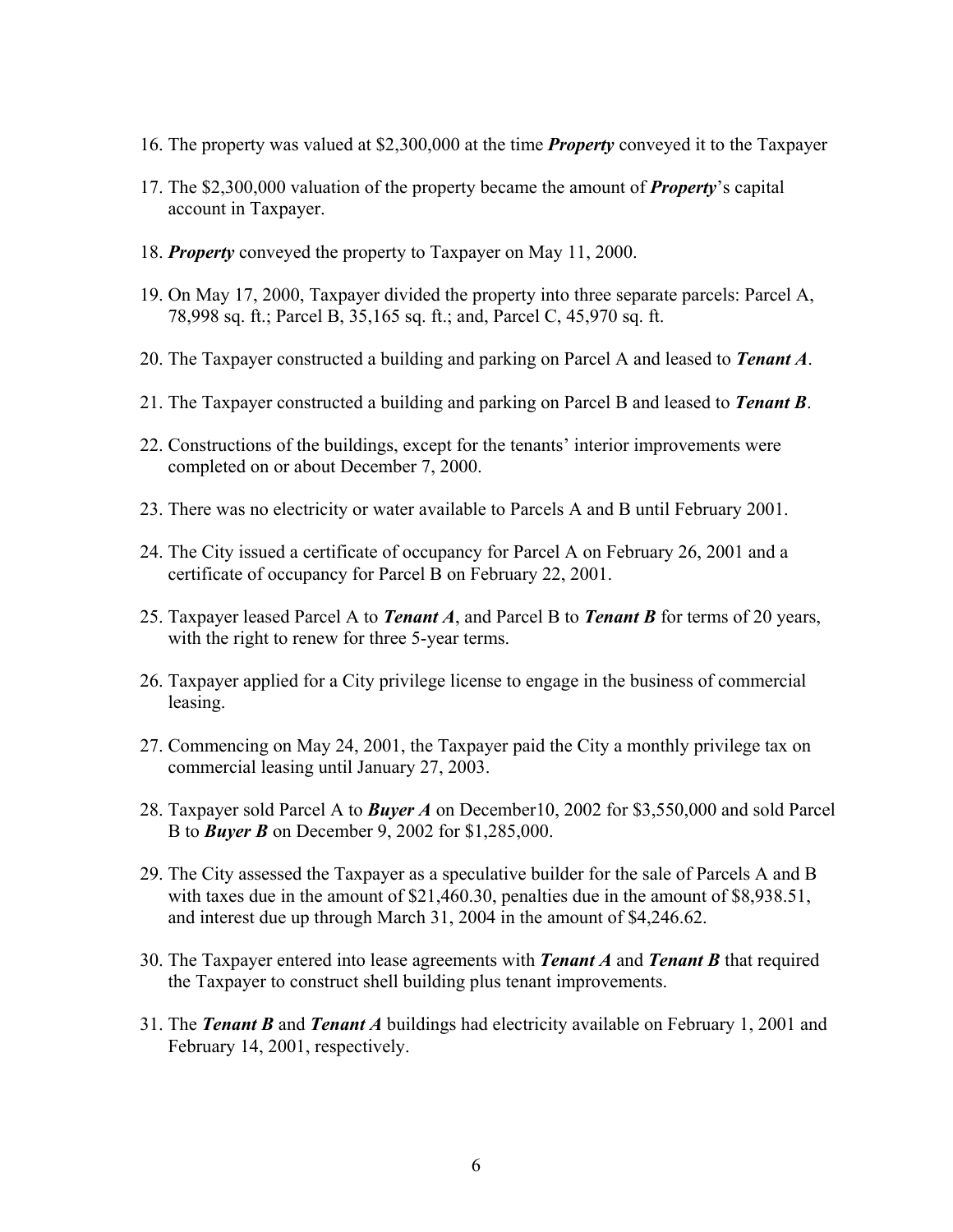- 32. The *Tenant B* and *Tenant A* buildings had plumbing available on February 8, 2001 and January 31, 2001, respectively.
- 33. The original land cost for Parcel A was \$1,134,653.
- 34. The original land cost for Parcel B was \$505,077.

# **CONCLUSIONS OF LAW**

- 1. Pursuant to ARS Section 42-6056, the Municipal Tax Hearing Officer is to hear all reviews of petitions for hearing or redetermination under the Model City Tax Code.
- 2. The Taxpayer sold improved Parcels A and B within 24 months of the improvements to the real property being substantially complete.
- 3. The sales by Taxpayer of improved Parcels A and B were subject to the speculative builder tax pursuant to Section 416.
- 4. The speculative builder tax on the sale of Parcels A and B did not result in double taxation.
- 5. The sales of improved Parcels A and B were not casual sales pursuant to Section 100.
- 6. The original purchase price of the land for Parcels A and B for the Taxpayer would have been the value as of May 11, 2000.
- 7. The City's methodology of allocating land cost based on the square footage of each parcel was reasonable.
- 8. The City prevailed on the most significant issue presented in this matter, which was whether or not there was a speculative builder sale.
- 9. The Taxpayer's protest should be granted, in part, and denied, in part, consistent with the Discussion, Finding, and Conclusion, herein.

### **ORDER**

It is therefore ordered that the May 14, 2004 protest filed by *Taxpayer* of a tax assessment made by the City of Tucson is hereby denied, in part, and granted, in part, consistent with the Discussion, Findings, and Conclusions, herein.

It is further ordered that the City of Tucson shall revise the assessment to reflect the revised cost of land determined herein.